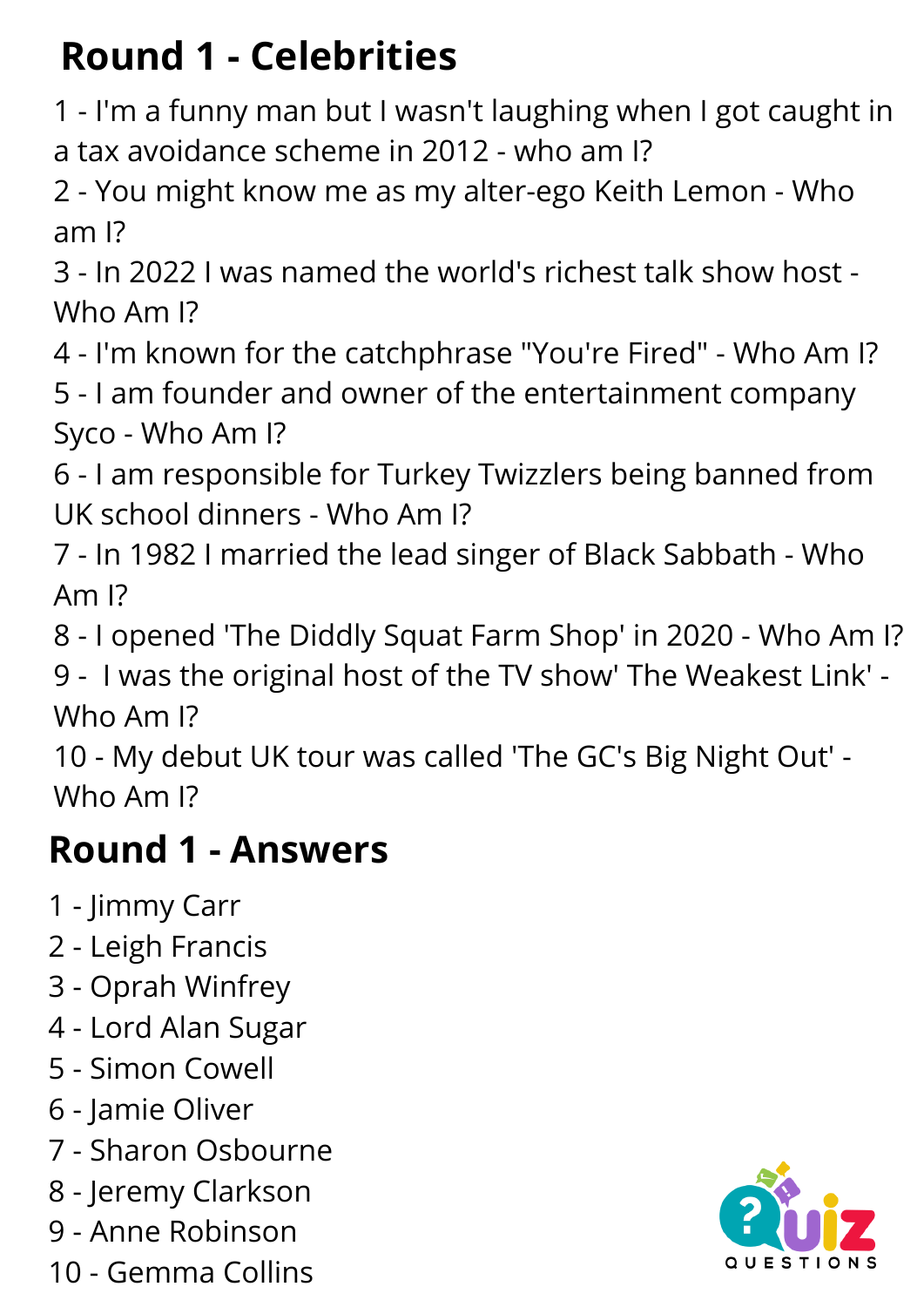# **Round 2 - Public Figures**

- I am the longest-reigning UK monarch - Who Am I?

 - My husband was the first African American US president - Who Am I?

 - I was the UK's first female prime minister - Who Am I? - I am a former actor and comedian, who became the sixth president of Ukraine - Who Am I?

- I am the Duchess of Cornwall Who Am I?
- I served as the chancellor of Germany from 2005 to - Who Am I?
- I lost my royal title, military titles and charitable patronages in 2020 - Who Am I?
- I was the first US president to be impeached Who Am I? - I was caught kissing my colleague at the department of health, in breach of COVID-19 social distancing guidance - Who Am I?

 - I am Britain's first home secretary of Indian origin - Who Am I?

## **Round 2 - Answers**

- Elizabeth II
- Michelle Obama
- Margaret Thatcher
- Volodymyr Zelenskyy
- Camilla Rosemary Shand
- Angela Merkel
- Prince Harry
- Andrew Johnson
- Matt Hancock
- Priti Patel

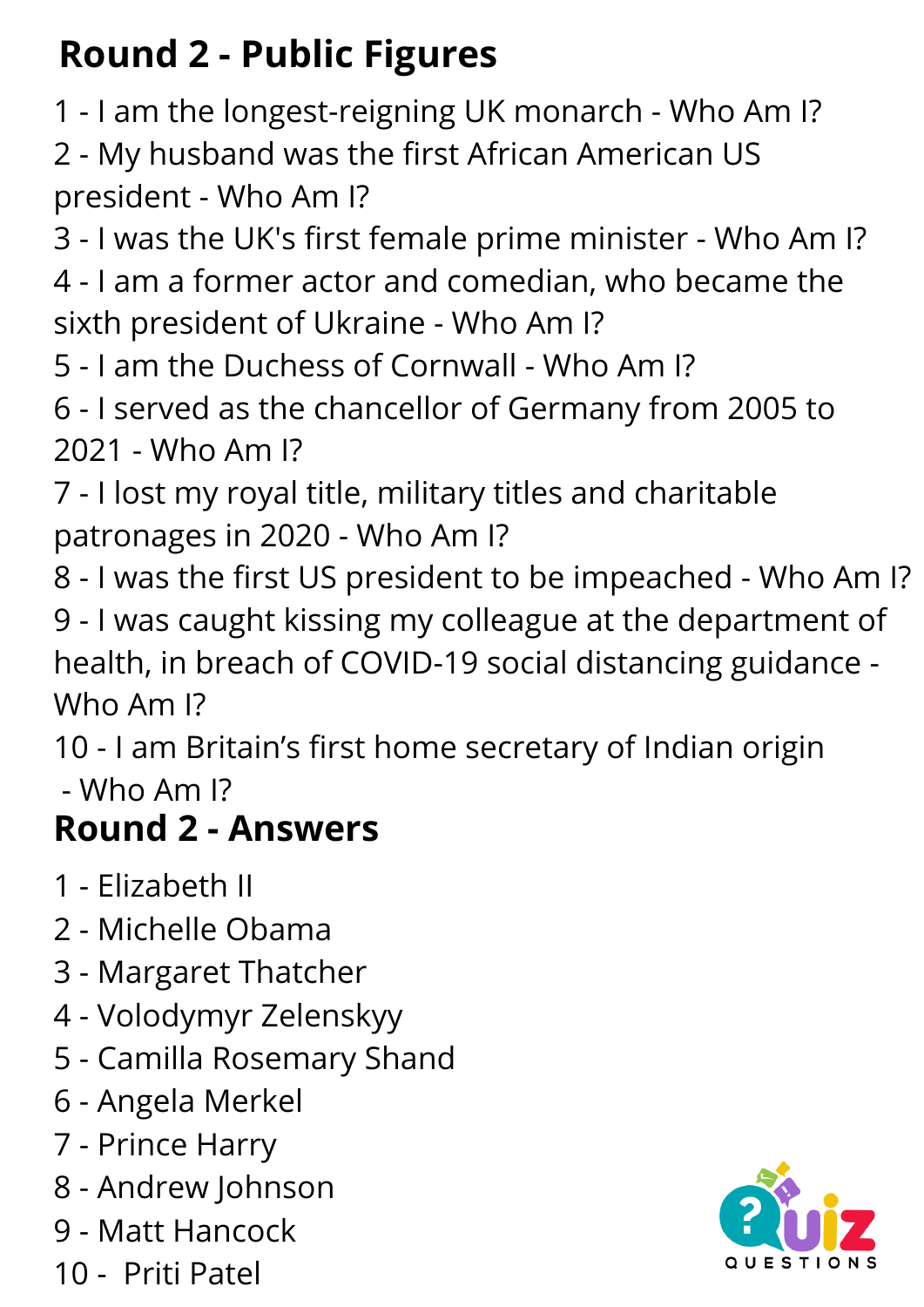### **Round 3 - Musicians**

 - I entered a drag queen celebrity impersonator contest as myself and lost - Who Am I?

 - I got into a fight as a kid, that caused my left pupil to become permanently dilated - Who Am I?

 - I once really annoyed Michael Jackon for bringing my pet Llama to the studio - Who Am I?

 - I was the original narrator for Thomas the Tank Engine (UK) - Who Am I?

 - I hold the world record for most words in one song - Who Am I?

- I have four nipples - Who Am I?

 - I wore a dress made of raw beef to the MTV Video Music Awards - Who Am I?

- I married Cherry Seaborn in 2019 - Who Am I?

 - My debut album 'Private Dancer' won three Grammys and sold 20 million copies worldwide - Who Am I?

 - I have a daughter named Kulture with Offset - Who Am I?

#### **Round 3 - Answers**

- Dolly Parton
- David Bowie
- Freddie Mercury
- Ringo Starr
- Eminem
- Harry Styles
- Lady Gaga
- Ed [Sheeran](https://www.google.com/search?sxsrf=APq-WBv06G2NU558k3XtccdiLLXG4iCrgA:1649257562433&q=Ed+Sheeran&stick=H4sIAAAAAAAAAOPgE-LVT9c3NEw2Mak0TS8oUuLSz9U3SLcsLjLM1pLITrbSL0jNL8hJBVJFxfl5VsUF-aXFqYtYuVxTFIIzUlOLEvN2sDLuYmfiYAAAFp61FEwAAAA&sa=X&ved=2ahUKEwj-npuZ2__2AhUHi1wKHQ_4BYUQmxMoAXoECGgQAw)
- Tina Turner
- Cardi B

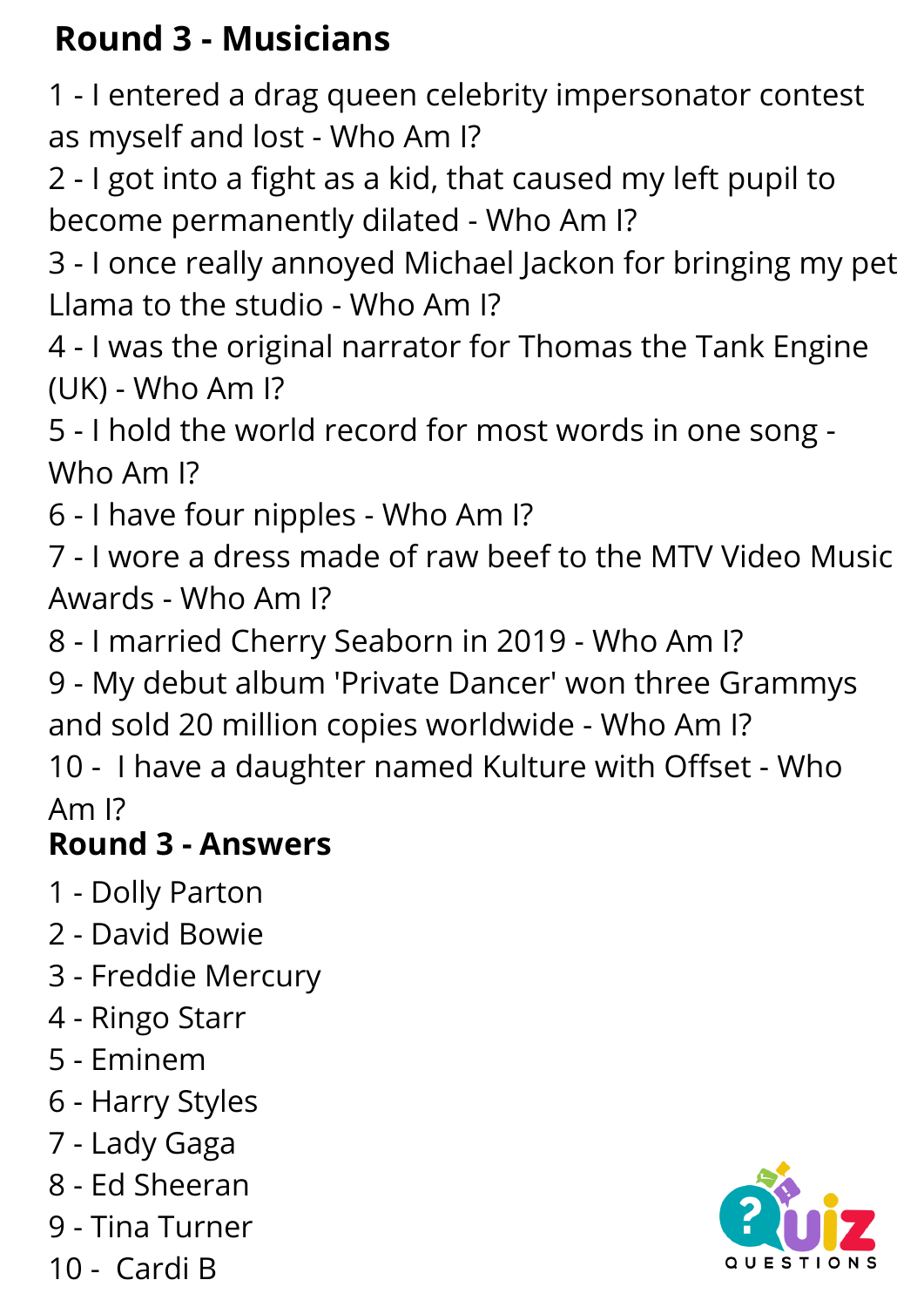## **Round 4 - Actors & Actresses**

 - I'm not just an actor, I actually formed the rock band Thirty Seconds to Mars - Who Am I?

- I play the Marvel character 'Star Lord' - Who Am I?

- I married Bruce Willis in 1987 - Who Am I?

- My birth name is Audrey Kathleen Ruston - Who Am I?

 - We have twins named Knox and Vivienne - Who Are We?

 - I voice Woody in the animated film 'Toy Story' - Who Am I?

 - I played Ellis Boyd Redding in the film 'The Shawshank Redemption'?

 - Nicolas Cage helped me get my first acting job - Who Am I?

 - I played Maeve Millay in the TV series 'Westworld' - Who Am I?

 - I voiced the Hippo Gloria in the animated film 'Madagascar' - Who Am I?

### **Round 4 - Answers**

- Jared Leto
- Chris Pratt
- Demi Moore
- Audrey Hepburn
- Angelina Jolie & Brad Pitt
- Tom Hanks
- Morgan Freeman
- Johnny Depp
- Thandiwe Newton
- Jada Pinkett Smith